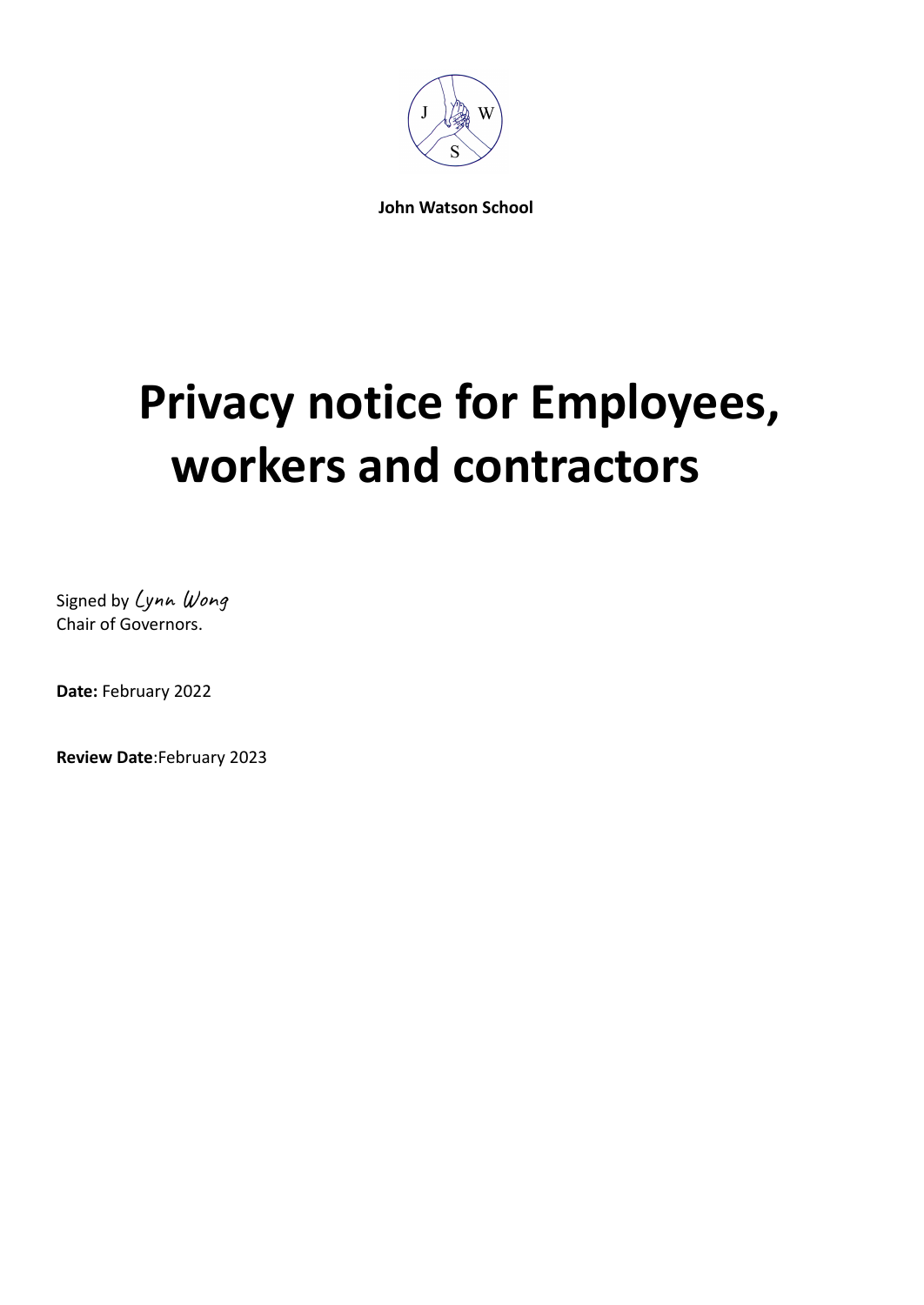John Watson School is committed to protecting the privacy and security of your personal information.

This privacy notice describes how we collect and use personal information about you before, during and after your working relationship with us, in accordance with the General Data Protection Regulation (GDPR).

It applies to all employees, workers and contractors.

John Watson School is a 'data controller'. This means that we are responsible for deciding how we hold and use personal information about you. We are required under data protection legislation to notify you of the information contained in this privacy notice.

This notice applies to current and former employees, workers and contractors. This notice does not form part of any contract of employment or other type of contract to provide services. We may update this notice at any time.

It is important that you read this notice, together with any other privacy notice we may provide on specific occasions when we are collecting or processing personal information about you, so that you are aware of how and why we are using such information.

# **Data protection principles**

We will comply with data protection law. This says that the personal information we hold about you must be:

- (a) Used lawfully, fairly and in a transparent way.
- (b) Collected only for valid purposes that we have clearly explained to you and not used in any way that is incompatible with those purposes.
- (c) Relevant to the purposes we have told you about and limited only to those purposes.
- (d) Accurate and kept up to date.
- (e) Kept only as long as necessary for the purposes we have told you about.
- (f) Kept securely.

# **The type of information we hold about you**

Personal data, or personal information, means any information about an individual from which that person can be identified. It does not include data where the identity has been removed (anonymous data). There are 'special categories' of more sensitive personal data which require a higher level of protection. We will collect, store, and use the following categories of personal information about you:

- Personal contact details such as name, title, addresses, telephone numbers, and personal email addresses
- Date of birth
- Gender
- Next of kin and emergency contact information
- National Insurance number
- Bank account details and payroll records
- Salary, annual leave, pension and benefits information
- Teacher Reference Number
- Employment start date
- Recruitment information (including copies of pre-vetting recruitment and identity checks (including, where appropriate, information about your employment history, Standard or Enhanced Disclosure and Barring Service Checks, Barred Lists Checks, prohibition checks [/section 128 checks] and disqualification checks, for example under the Childcare (Disqualification) Regulations 2009 and any further checks that are required if you have lived or worked outside the UK), your nationality and right to work documentation, references and other information included in a CV, application form or cover letter or as part of the application process)
- Employment records (including job titles, work history, working hours, training records and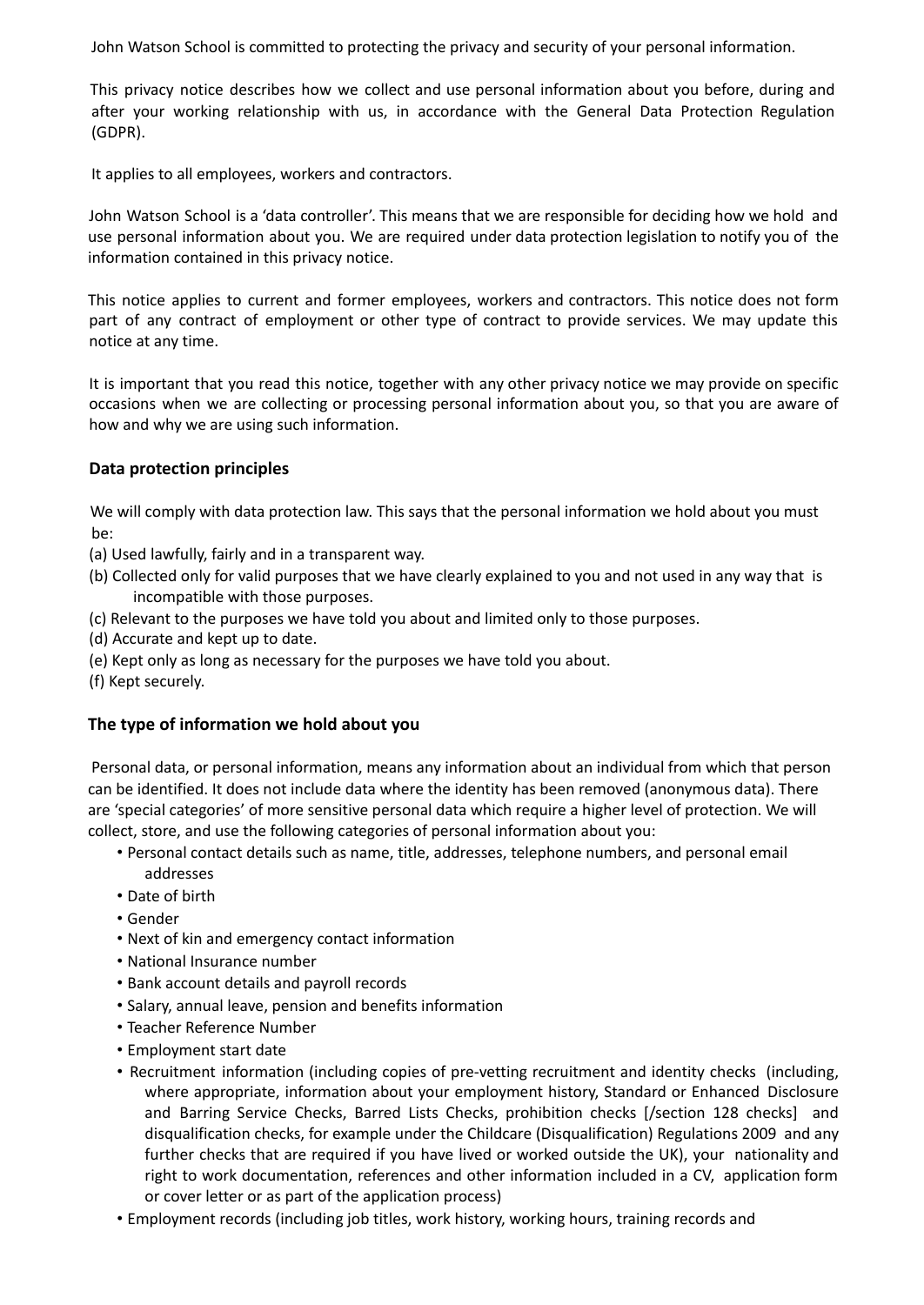professional memberships)

- Performance information
- Disciplinary and grievance information, including warnings issued to you
- Information about your use of our information and communications systems
- Photographs

We may also collect, store and use the following 'special categories' of more sensitive personal information:

- Information about your ethnicity
- Information about your health, including any medical condition, health and sickness records
- Information about your criminal record

# **How is your personal information collected?**

We collect personal information about employees, workers and contractors through the application and recruitment process, either directly from candidates or sometimes from an employment agency or background check provider. We may sometimes collect additional information from third parties including former employers, the Local Authority or other background check agencies.

We will also collect additional personal information in the course of job-related activities throughout the period of you working for us.

# **How we will use information about you**

We will only use your personal information when the law allows us to. Most commonly, we will use your personal information in the following circumstances:

- (a) Where we need to perform the contract we have entered into with you.
- (b) Where we need to comply with a legal obligation.

We may also use your personal information in the following situations:

- (c) Where we need to protect your interests (or someone else's interests).
- (d) Where it is needed in the public interest or for official purposes.

# **Situations in which we will use your personal information**

We need all the categories of information in the previous list primarily to allow us to perform our contract with you [\*], to enable us to comply with legal obligations [\*\*] and/or where it is needed in the public interest or for official purposes [\*\*\*]. The situations in which we will process your personal information are listed below. We have indicated by [asterisks] the purpose or purposes for which we are processing or will process your personal information, as well as indicating which categories of data are involved.

- Making a decision about your recruitment or appointment \*
- Determining the terms on which you work for us \*
- Checking you are legally entitled to work in the UK \*\*
- Checking the award of Qualified Teacher Status, completion of teacher induction and prohibitions, sanctions and restrictions that might prevent the individual from taking part in certain activities or working in specific positions (via the Teacher Services Online platform) \*\*
- To maintain our single central record and to comply with our general safeguarding obligation \*\*
- To provide information on our website about our employees \*\*
- Paying you and, if you are an employee, deducting tax and National Insurance contributions \*
- Administering the contract we have entered into with you \*
- Business management and planning, including accounting and auditing \*\*\*
- Conducting performance reviews, managing performance and determining performance requirements \*
- Making decisions about salary reviews and compensation \*
- Assessing qualifications for a particular job or task, including decisions about promotions \*
- Gathering evidence for possible grievance or disciplinary hearings \*\*
- Responding to complaints or investigations from stakeholders or our regulators \*\*
- Making decisions about your continued employment or engagement \*
- Making arrangements for the termination of our working relationship \*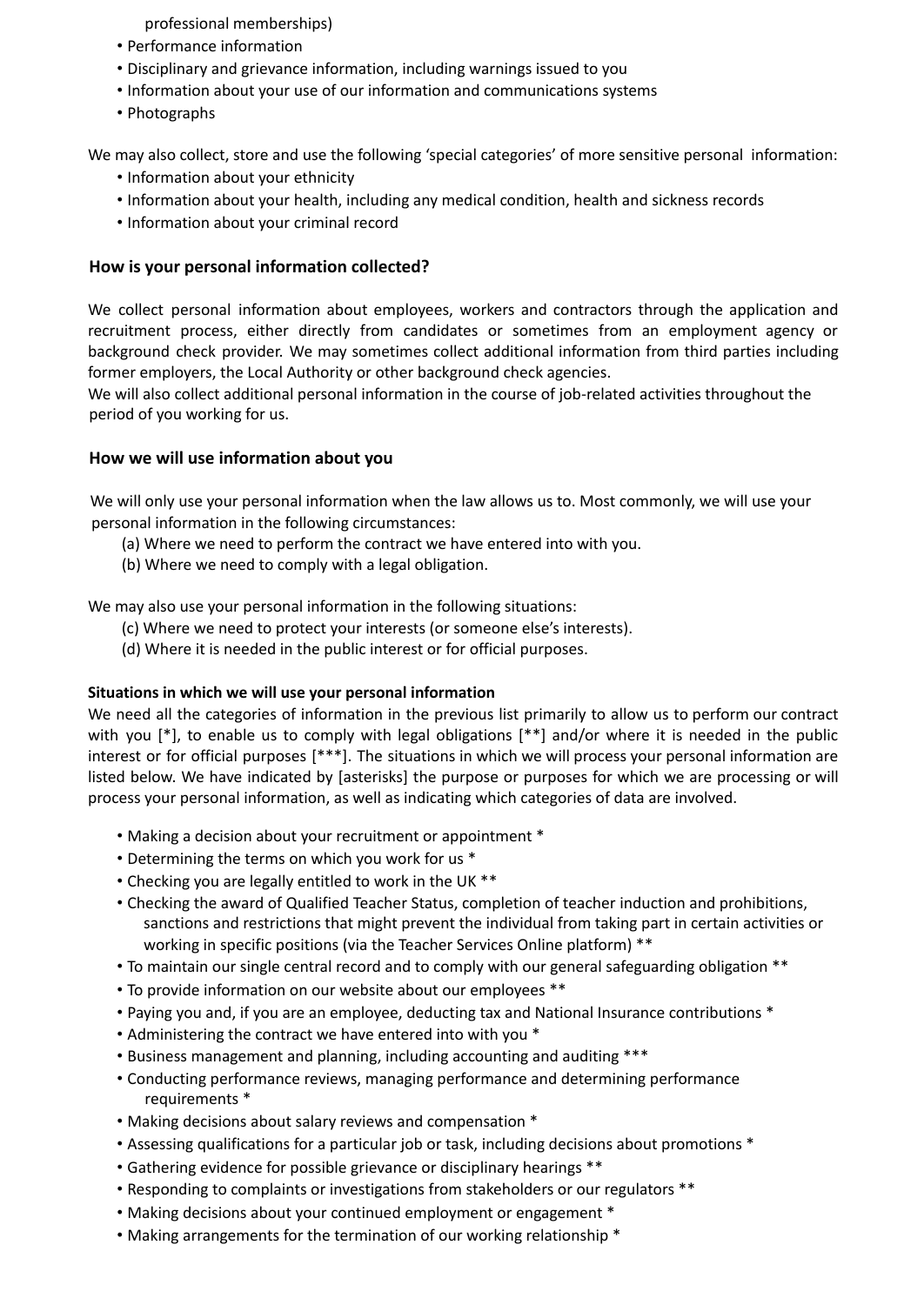- Providing references to prospective employers \*\*
- Education, training and development requirements \*
- Dealing with legal disputes involving you, or other employees, workers and contractors, including accidents at work \*\*
- Ascertaining your fitness to work \*\*
- Managing sickness absence \*\*
- Complying with health and safety obligations\*\*
- To prevent fraud \*\*
- To monitor your use of our information and communication systems to ensure compliance with our IT policies \*\*\*
- To ensure network and information security, including preventing unauthorised access to our computer and electronic communications systems and preventing malicious software distribution \*\*\*
- To conduct data analytics studies to review and better understand employee retention and attrition rates \*\*\*
- To maintain and promote equality in the workplace \*\*
- To receive advice from external advisors and consultants \*\*\*
- In appropriate circumstances to liaise with regulatory bodies, such as the NCTL, the Department for Education, the DBS and the Local Authority about your suitability to work in a school or in connection with other regulatory matters\*\*

Some of the above grounds for processing will overlap and there may be several grounds which justify our use of your personal information.

### **If you fail to provide personal information**

If you fail to provide certain information when requested, we may not be able to perform the contract we have entered into with you (such as paying you or providing a benefit), or we may be prevented from complying with our legal obligations (such as to ensure the health and safety of our workers) or we may be unable to discharge our obligations which may be in the public interest or for official purposes.

### **Change of purpose**

We will only use your personal information for the purposes for which we collected it, unless we reasonably consider that we need to use it for another reason and that reason is compatible with the original purpose.

If we need to use your personal information for an unrelated purpose, we will notify you and we will explain the legal basis which allows us to do so.

Please note that we may process your personal information without your knowledge or consent, in compliance with the above rules, where this is required or permitted by law.

### **How we use particularly sensitive personal information**

'Special categories' of particularly sensitive personal information require us to ensure higher levels of data protection. We need to have further justification for collecting, storing and using this type of personal information. We may process special categories of personal information in the following circumstances: (a) In limited circumstances, with your explicit written consent.

(b) Where we need to carry out our legal obligations and in line with our data protection policy.

(c) Where it is needed in the public interest, such as for equal opportunities monitoring or in relation to our occupational pension scheme, and in line with our data protection policy.

(d) Where it is needed to assess your working capacity on health grounds, subject to appropriate confidentiality safeguards.

Less commonly, we may process this type of information where it is needed in relation to legal claims or where it is needed to protect your interests (or someone else's interests) and you are not capable of giving your consent, or where you have already made the information public.

### **Our obligations as an employer**

We will use your particularly sensitive personal information in the following ways:

• We will use information relating to leaves of absence including the reasons for the leave, which may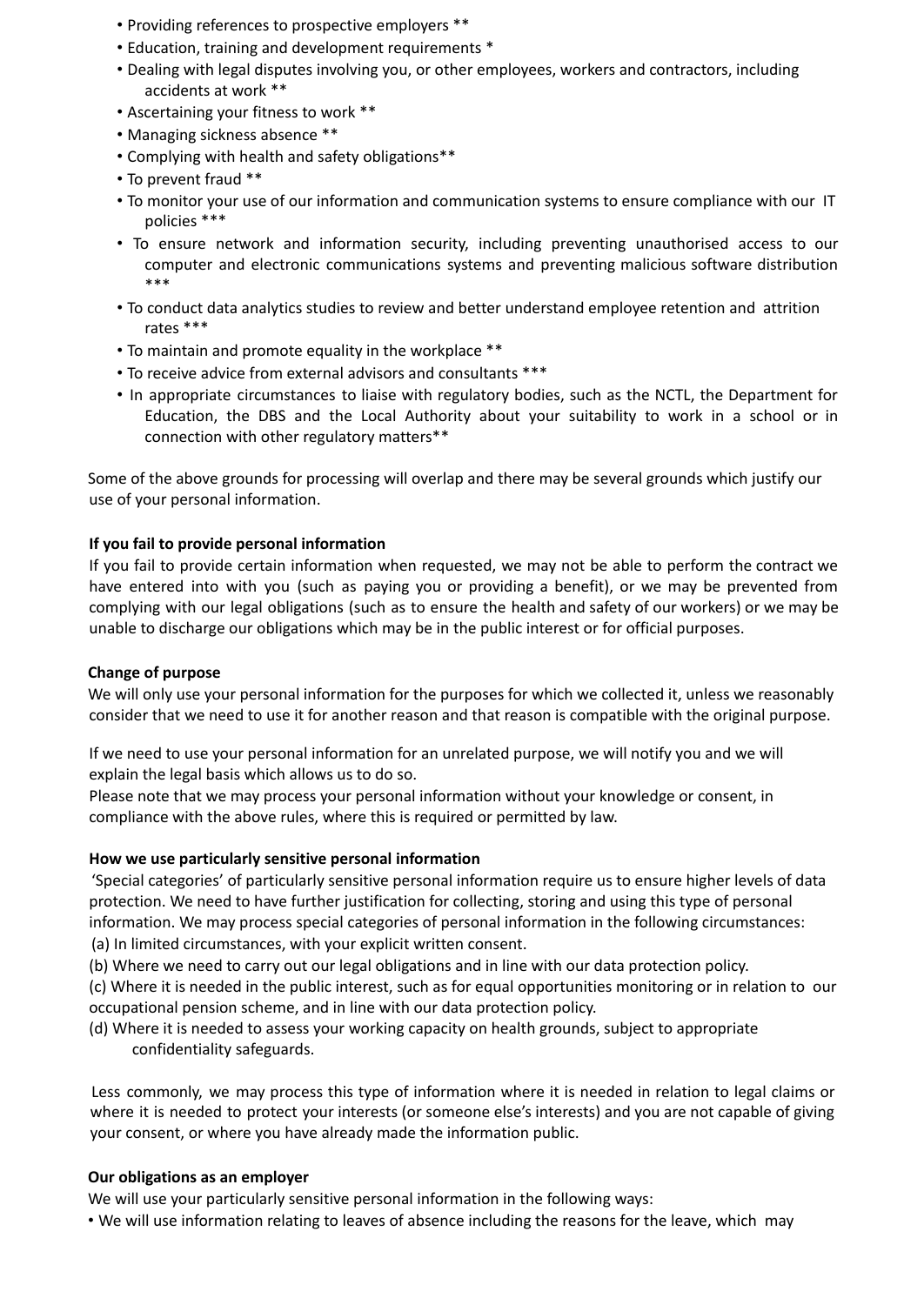include sickness absence or family-related leave, to comply with employment and other laws.

- We will use information about your physical or mental health, or disability status, to ensure your health and safety in the workplace and to assess your fitness to work, to provide appropriate workplace adjustments, to comply with the Equality Act 2010, to monitor and manage sickness absence and to administer benefits.
- We will use information about your ethnic origin to ensure meaningful equal opportunity monitoring and reporting.

## **Do we need your consent?**

We do not need your consent if we use your particularly sensitive information in accordance with our written policy where processing is necessary:

- to carry out our legal obligations or exercise specific rights in the field of employment law;
- for the establishment, exercise or defence of legal claims or whenever courts are acting in their judicial capacity;
- for reasons of substantial public interest, and is authorised by domestic law (see section 10 of the 2018 Data Protection Act).

In other circumstances, we may approach you for your written consent to allow us to process certain particularly sensitive data. If we do so, we will provide you with full details of the information that we would like and the reason we need it, so that you can carefully consider whether you wish to consent. You should be aware that it is not a condition of your contract of employment with us that you agree to any request for consent from us.

# **Information about criminal convictions**

We may only use information relating to criminal convictions where the law allows us to do so. This will usually be where such processing is necessary to carry out our obligations and provided we do so in line with our data protection policy.

Less commonly, we may use information relating to criminal convictions where it is necessary in relation to legal claims, where it is necessary to protect your interests (or someone else's interests) and you are not capable of giving your consent, or where you have already made the information public.

We envisage that we will hold information about criminal convictions, for example, if information about criminal convictions comes to light as a result of our recruitment and Disclosure and Barring Service checks, or if information about criminal convictions comes to light during your employment with us.

# **Data sharing**

We may have to share your data with third parties, including third-party service providers and other organisation.

In particular, we may share your data with organisations including, but not limited to, the following:

- the Local Authority
- the Department for Education
- the Disclosure and Barring Service
- the Teaching Regulation Agency
- the Teachers' Pension Service
- the Local Government Pension Scheme
- our IT Provider
- HMRC
- the Police or other law enforcement agencies
- our legal advisors
- insurance providers
- independent accountants for auditing purposes
- banks

We require third parties to respect the security of your data and to treat it in accordance with the law.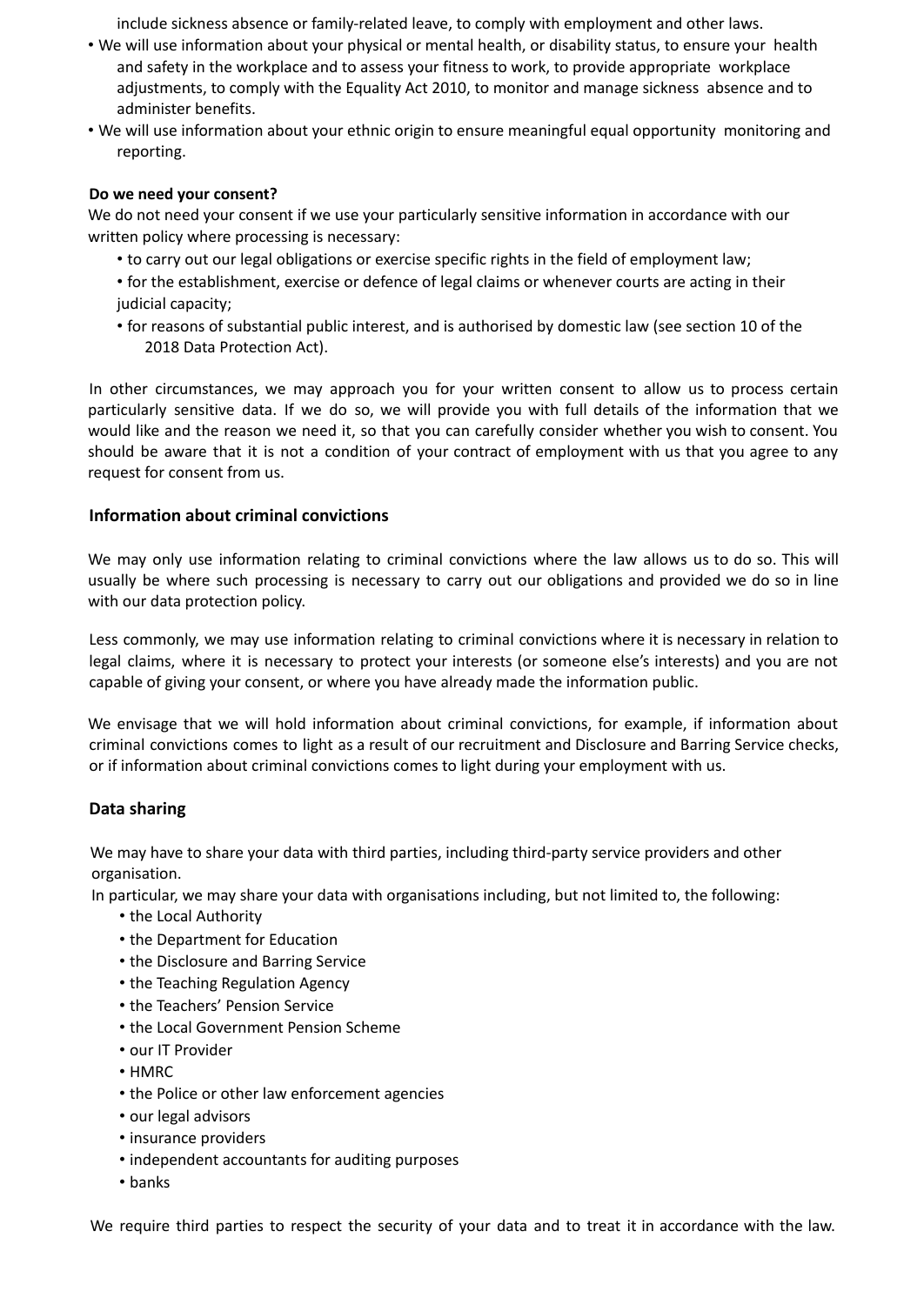Some of the organisations referred to above are joint data controllers. This means we are all responsible to you for how we process your data.

We may transfer your personal information outside the EU. If we do, you can expect a similar degree of protection in respect of your personal information.

# **Why might we share your personal information with third parties?**

We will share your personal information with third parties where required by law, where it is necessary to administer the working relationship with you, where it is needed in the public interest or for official purposes, or where we have your consent.

# **Which third-party service providers process your personal information?**

'Third parties' includes third-party service providers (including contractors and designated agents). The following activities are carried out by third-party service providers: hr services, payroll, pension administration, benefits provision and administration, IT services.

# **Department for Education**

We share personal data with the Department for Education (DfE) on a statutory basis. This data sharing underpins workforce policy monitoring, evaluation, and links to school funding / expenditure and the assessment educational attainment.

We are required to share information about our school employees with our local authority (LA) and the Department for Education (DfE) under regulation 5 of the Education (Supply of Information about the School Workforce) (England) Regulations 2007 as amended.

# **DfE data collection requirements**

The following is information provided by the DfE concerning the reason it collects data about school employees:

- The DfE collects and processes personal data relating to those employed by schools (including Multi Academy Trusts) and local authorities that work in state funded schools (including all maintained schools, all academies and free schools and all special schools including Pupil Referral Units and Alternative Provision). All state funded schools are required to make a census submission because it is a statutory return under sections 113 and 114 of the Education Act 2005
- To find out more about the data collection requirements placed on us by the DfE including the data that we share with them, go to https://www.gov.uk/education/data-collection-and-censuses-for schools.

The DfE may share information about school employees with third parties who promote the education or well-being of children or the effective deployment of school staff by:

- conducting research or analysis;
- producing statistics; and / or
- providing information, advice or guidance

The DfE has robust processes in place to ensure that the confidentiality of personal data is maintained and there are stringent controls in place regarding access to it and its use. Decisions on whether DfE releases personal data to third parties are subject to a strict approval process and based on a detailed assessment of:

- who is requesting the data;
- the purpose for which it is required;
- the level and sensitivity of data requested; and
- the arrangements in place to securely store and handle the data

To be granted access to school workforce information, organisations must comply with the DfE's strict terms and conditions covering the confidentiality and handling of the data, security arrangements and retention and use of the data.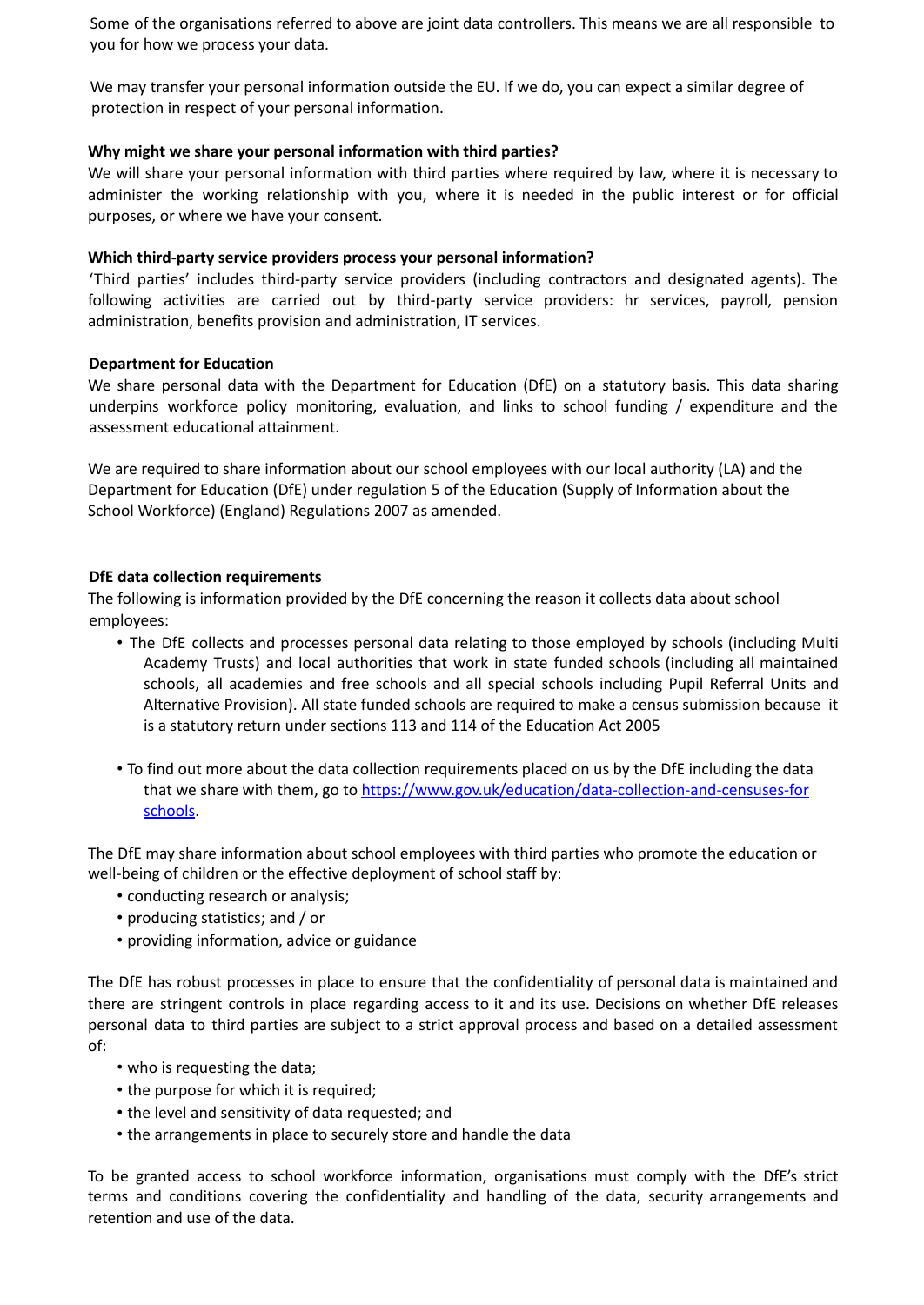For more information about the DfE's data sharing process, please visit: https://www.gov.uk/data-protection-how-we-collect-and-share-research-data To contact the department: https://www.gov.uk/contact-dfe

### **How secure is your information with third-party service providers?**

All our third-party service providers are required to take appropriate security measures to protect your personal information in line with our policies. We do not allow our third-party service providers to use your personal data for their own purposes. We only permit them to process your personal data for specified purposes and in accordance with our instructions.

#### **What about other third parties?**

We may share your personal information with other third parties. We may also need to share your personal information with a regulator or to otherwise comply with the law.

From time to time, we may disclose your personal data in response to a request for information pursuant to the Freedom of Information Act 2000 or following a data Subject Access Request. We may approach you for your consent but, in any event, we will only disclose your personal data if we are satisfied that it is reasonable to do so in all the circumstances. This means that we may refuse to disclose some or all of your personal data following receipt of such a request.

### **Data security**

We have put in place measures to protect the security of your information. Details of these measures are available upon request.

Third parties who are processing personal data on our behalf will only process your personal information on our instructions and where they have agreed to treat the information confidentially and to keep it secure.

We have put in place appropriate security measures to prevent your personal information from being accidentally lost, used or accessed in an unauthorised way, altered or disclosed. In addition, we limit access to your personal information to those employees, agents, contractors and other third parties who have a business need to know. They will only process your personal information on our instructions and they are subject to a duty of confidentiality.

We have put in place procedures to deal with any suspected data security breach and will notify you and any applicable regulator of a suspected breach where we are legally required to do so.

### **Data retention**

#### **How long will we use or retain your information for?**

We will only retain your personal information for as long as necessary to fulfil the purposes we collected it for, including for the purposes of satisfying any legal, accounting, insurance or reporting requirements. Details of retention periods for different aspects of your personal information are available in our data retention schedule which is available in the school office. To determine the appropriate retention period for personal data, we consider the amount, nature, and sensitivity of the personal data, the potential risk of harm from unauthorised use or disclosure of your personal data, the purposes for which we process your personal data and whether we can achieve those purposes through other means, and the applicable legal requirements.

In some circumstances we may anonymise your personal information so that it can no longer be associated with you, in which case we may use such information without further notice to you. Once you are no longer an employee, worker or contractor of the company we will retain and securely destroy your personal information in accordance with our data retention schedule.

### **Rights of access, correction, erasure, and restriction**

**Your duty to inform us of changes**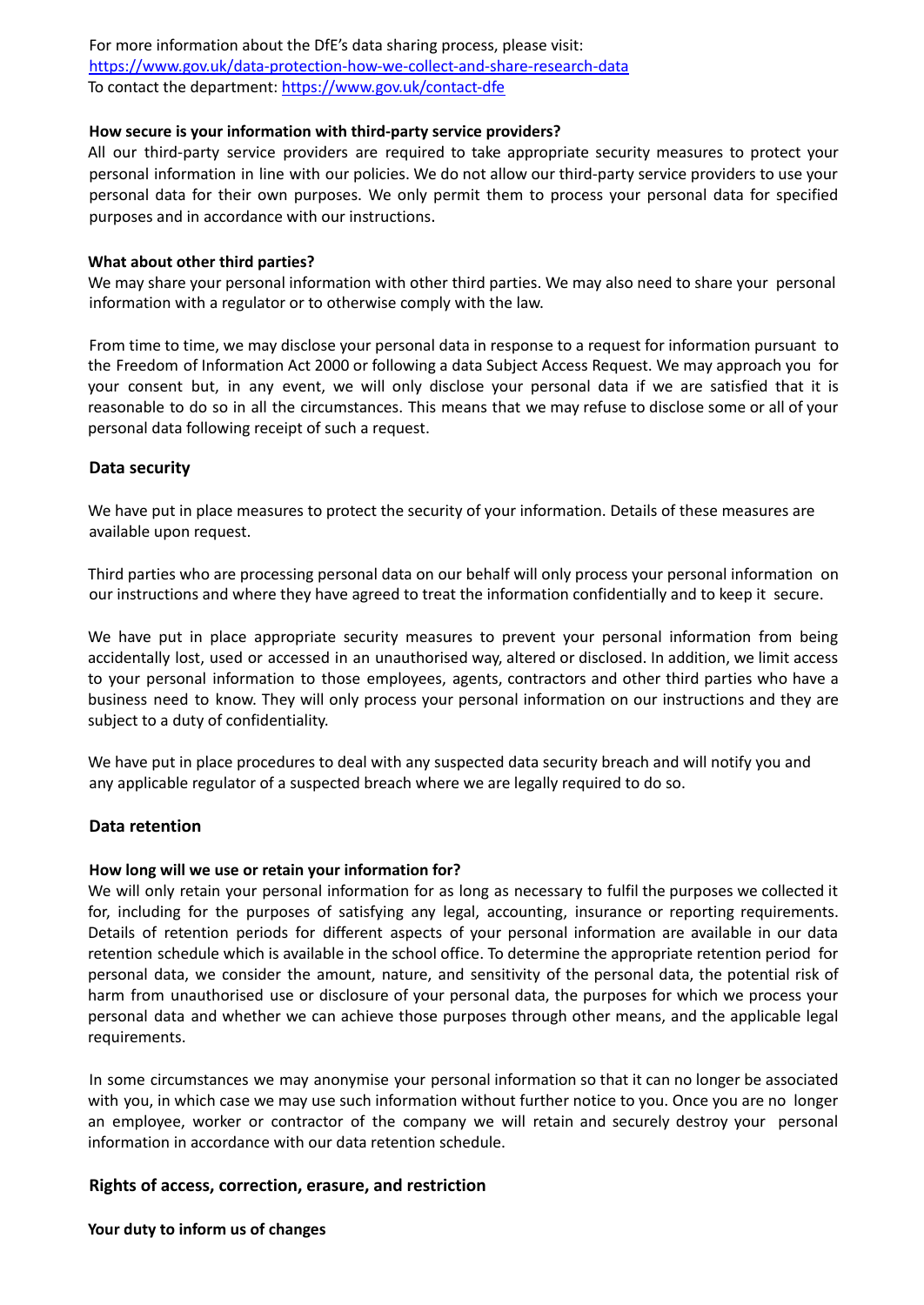It is important that the personal information we hold about you is accurate and current. Please keep us informed if your personal information changes during your working relationship with us.

## **Your rights in connection with personal information**

Under certain circumstances, by law you have the right to:

- **Request access** to your personal information (data Subject Access Request). This enables you to receive a copy of the personal information we hold about you and to check that we are lawfully processing it.
- **Request correction** of the personal information that we hold about you. This enables you to have any incomplete or inaccurate information we hold about you corrected.
- **Request erasure** of your personal information. This enables you to ask us to delete or remove personal information where there is no good reason for us continuing to process it. You also have the right to ask us to delete or remove your personal information where you have exercised your right to object to processing (see below).
- **Object to processing** of your personal information where we are relying on a legitimate interest (or those of a third party) and there is something about your particular situation which makes you want to object to processing on this ground. You also have the right to object where we are processing your personal information for direct marketing purposes.
- **Request the restriction of processing** of your personal information. This enables you to ask us to suspend the processing of personal information about you, for example if you want us to establish its accuracy or the reason for processing it.
- **Request the transfer** of your personal information to another party.

If you want to review, verify, correct or request erasure of your personal information, object to the processing of your personal data, or request that we transfer a copy of your personal information to another party, please contact the Headteacher.

The legal timescales for the school to respond to a Subject Access Request is one calendar month. As the school has limited staff resources outside of term time, we encourage staff to submit Subject Access Requests during term time and to avoid sending a request during periods when the School is closed or is about to close for the holidays where possible. This will assist us in responding to your request as promptly as possible.

For further information about how we handle Subject Access Requests, please see our data protection policy.

### **No fee usually required**

You will not have to pay a fee to access your personal information (or to exercise any of the other rights). However, we may charge a reasonable fee if your request for access is manifestly unfounded or excessive. Alternatively, we may refuse to comply with the request in such circumstances.

### **What we may need from you**

We may need to request specific information from you to help us confirm your identity and ensure your right to access the information (or to exercise any of your other rights). This is another appropriate security measure to ensure that personal information is not disclosed to any person who has no right to receive it.

### **Right to withdraw consent**

In the limited circumstances where you may have provided your consent to the collection, processing and transfer of your personal information for a specific purpose, you have the right to withdraw your consent for that specific processing at any time. To withdraw your consent, please contact the School Administrator. Once we have received notification that you have withdrawn your consent, we will no longer process your information for the purpose or purposes you originally agreed to, unless we have another legitimate basis for doing so in law.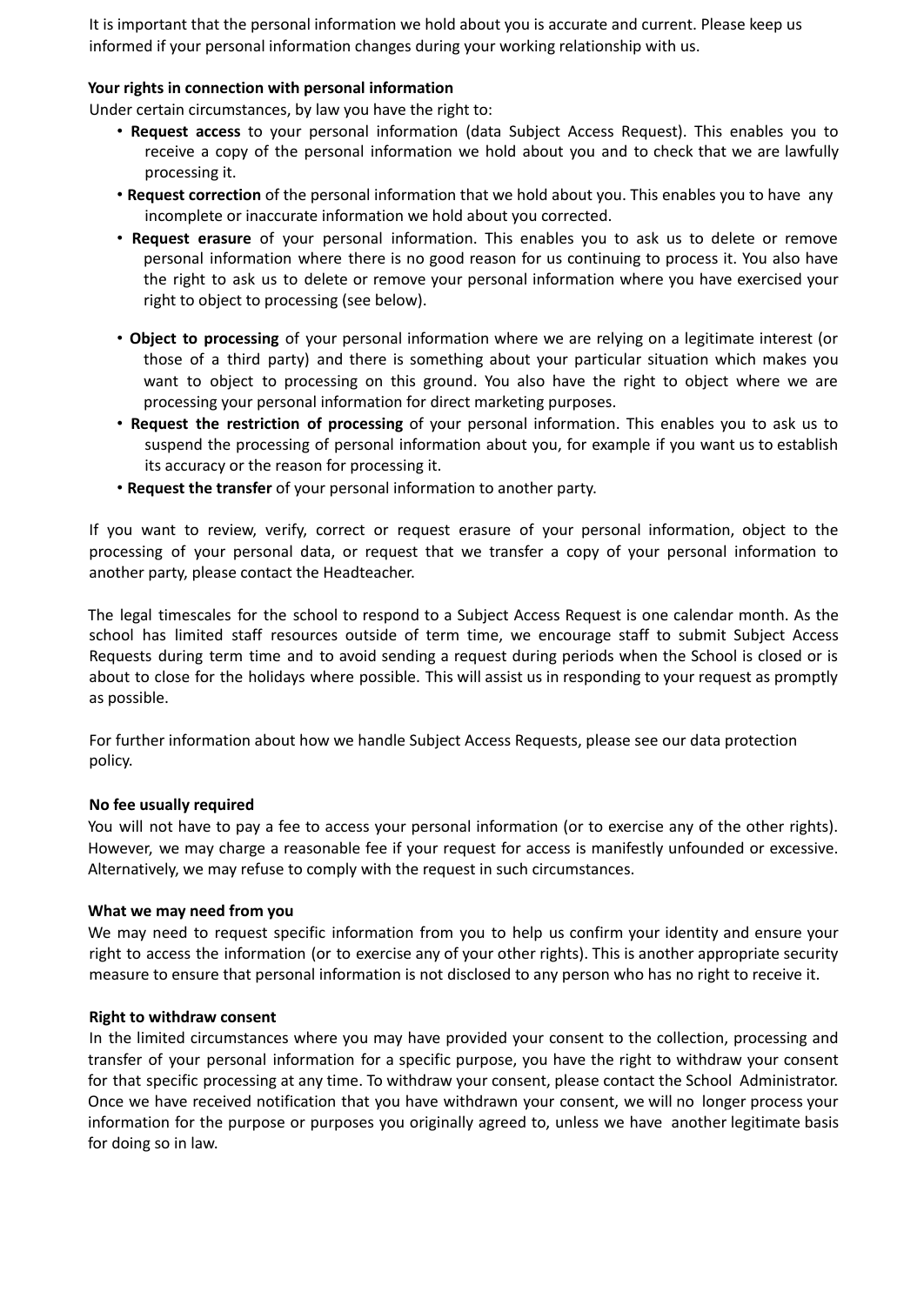# **Data protection officer**

We have appointed a data protection officer (DPO) to oversee compliance with this privacy notice. If you have any questions about this privacy notice or how we handle your personal information, please contact the DPO. You have the right to make a complaint at any time to the Information Commissioner's Office (ICO), the UK supervisory authority for data protection issues.

Our DPO's contact details are below:

ODST Data Protection Officer Mike Bingham **Operations Manager** Oxford Diocesan Schools Trust St Mary's Convent, Denchworth Road, Wantage, Oxfordshire OX12 9AU Email: Mike.Bingham@oxford.anglican.org Telephone: 01865 208289

You can contact the Information Commissioners Office on 0303 123 1113 or via email https://ico.org.uk/global/contact-us/email/ or at the Information Commissioner's Office, Wycliffe House, Water Lane, Wilmslow, Cheshire, SK9 5AF.

### **Changes to this privacy notice**

We reserve the right to update this privacy notice at any time, and we will provide you with a new privacy notice when we make any substantial updates. We may also notify you in other ways from time to time about the processing of your personal information.

If you have any questions about this privacy notice, please contact the School Office.